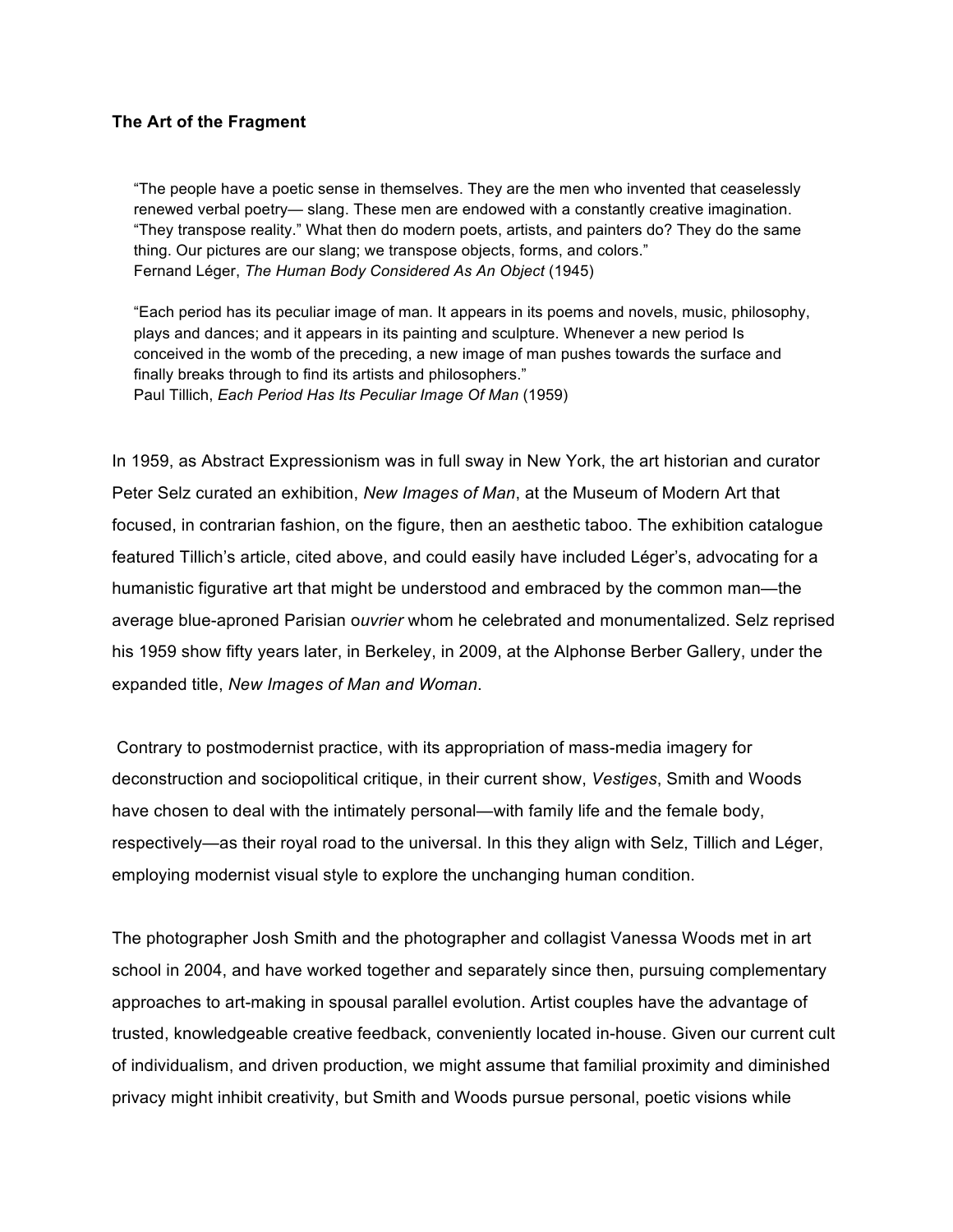juggling teaching and family responsibilities. For these artists, art arises from the reality of daily life and from romantic solitude in the garret. Woods cites Imogen Cunningham as an inspiration, both for her photographs and for her managerial skills, with "one hand in the dishpan, the other in the darkroom."

The title of the show, *Vestiges*, aptly describes the couple's joint approach, employing fragmented imagery to depict situations, ideas, and emotions impossible to represent in a naturalistic way. Vestiges are remnants, but those pieces excerpted from reality can be reassembled to form new configurations, as the modernists of a century ago discovered: Cubism's composite glimpses depicted the complexity and simultaneity of modern life a century ago; and, a decade later, the irrational juxtapositions launched the alternate universes of Dadaism and Surrealism.

Josh Smith writes that he focuses on "moments of presence and tension" avoiding dramatic incident, instead looking to embody the "in-between moments of our lives**."** Readers of Susan Sontag's *On Photography* may remember that "in-between moments" was a phrase used by the great Swiss-American photographer Robert Frank to designate what Sontag calls "moment[s] of revealing disequilibrium." In 2015, I wrote, of Smith's *Places You Know* series,

...his works ask the viewer to create through imagination the connections between everyday surroundings that are not inherently dramatic, or immediately meaningful—the anti dramatic 1960s *New Topographics* work of Lewis Baltz and the wry disjunctions of Lee Friedlander come to mind—although Smith's cropping transforms them into strong abstractions that' 'talk' to each other and to the thoughtful viewer.

But becoming a parent has shifted Smith's gaze from the landscapes of suburbia to domestic interiors and family life, assumed, erroneously, despite many exceptions, to be primarily the domain of women artists like, say Mary Cassatt. Smith takes quick fragmentary shots of his children frozen in ambiguous action, faces omitted, that are compelling and enigmatic. Like the incongruities and surprises associated with street photography, Smith's images are life caught on the fly by a critical eye. Smith loves both the hunt for images, and the ambiguous narratives that arise after editing and printing, when, as he says, "a photograph suggests meaning but does not divulge it." Completing the circuit between subjects, artist and viewer is the important thing, not a predetermined meaning or interpretation, and Smith's evocative studies of family life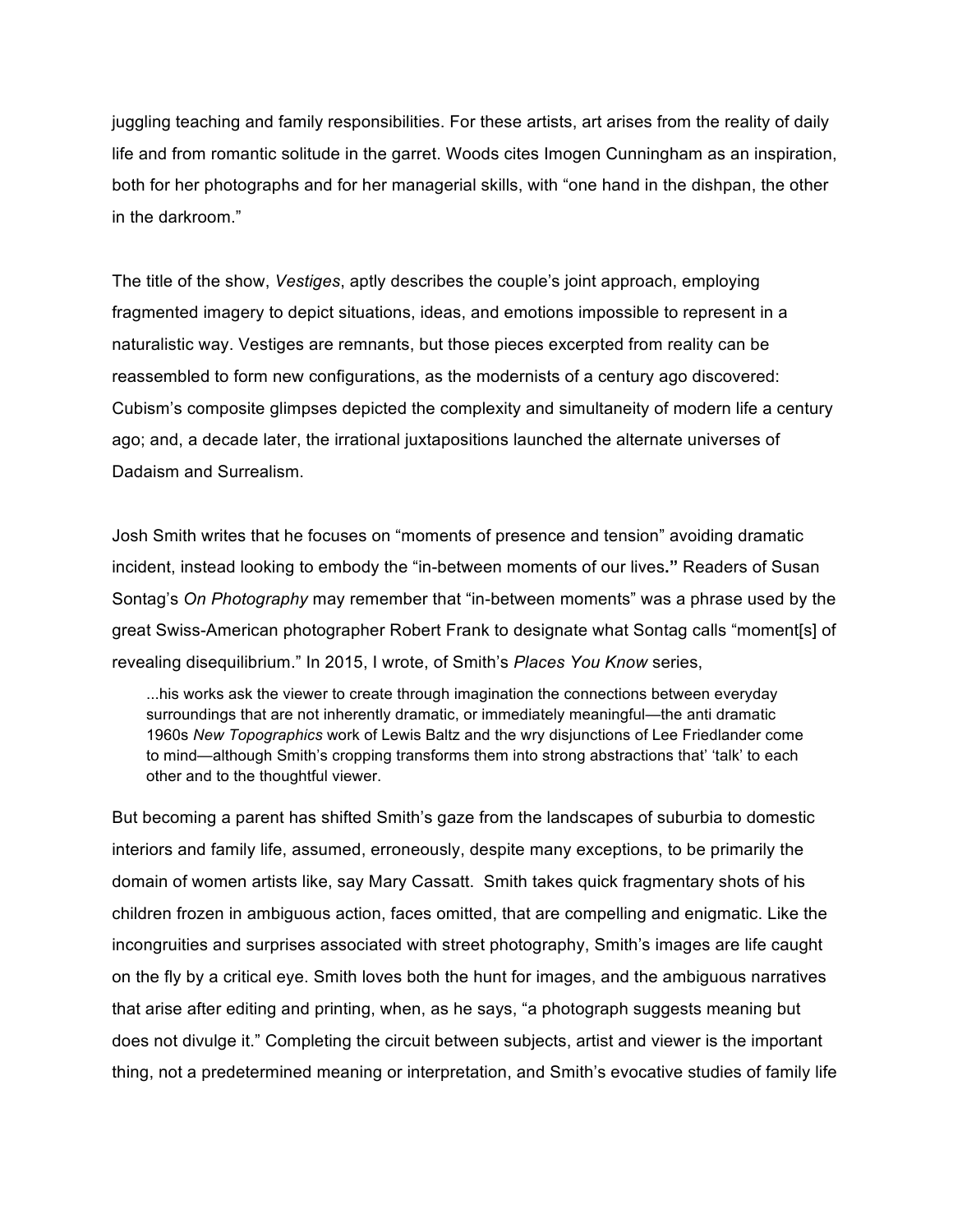subversively yet quietly challenge the toxic gender-based orthodoxies of American mass culture in 2020.

Vanessa Woods' collage aesthetic and technique derive from the subversive Dada-Surrealist tradition of a century ago, pioneered by Max Ernst, George Grosz and others. The juxtaposition of unlikely elements to create an irrational world of paradox and enigma became one of Surrealism's signature devices, nicely expressed in the poetic simile by the Comte de Lautréamont, "as beautiful as the chance meeting on a dissection table of an umbrella and a sewing machine." In 2016, Woods showed twenty-five collages in a two-person show, *Somewhere Between Here and There,*at Jack Fischer Gallery, in San Francisco. Woods' work was shown alongside collages by her friend and mentor, the late Ken Graves, who had recently bequeathed her his archive of cutout materials. At the time, I wrote:

If [Woods'] previous work featured contorted and sculptural bodies (sometimes headless) in isolation, these are placed in a dark, deep, cinematic space. No fewer than sixteen of the works feature standing protagonists, their features obscured by cloth hoods (or real feathers), standing as if for inspection. The source images are perhaps bureaucratic or medical. Woods places them in mysterious indoor/outdoor, real/simulated surroundings reminiscent of Joseph Cornell's assemblage boxes or Giorgio de Chirico's vertiginous plazas.

As we all know by now, the Surrealists were social and aesthetic rebels, but less than enlightened by current standards of gender equality. Woods differs from the intellectual bad boys of 1920s Paris in rejecting the Surrealist idea of the female muse, instead embracing motherhood and womanhood as themes, while adhering to the collage technique for altering reality. Woods' images in *Vestiges* dethrone the male gaze and scuttle the objectification of women. Photographed body parts of the artist and others merge with geometric structures to form sculptural presences—faceless surrealist *personnages*—set against white backgrounds. Weirdly humorous, they're subversively feminist, but in no doctrinaire way: ribbons wrapped around bombs, as the Surrealist leader André Breton described the paintings of Frida Kählo. Some appear monumental, and could easily become public sculpture.

*Vestiges* confronts the realities of family life and contemporary consciousness in the digital era. Smith's intimate "slipping glimpser" (to employ De Kooning's term) photographs depict the beauty of ordinary life. Woods, conjuring iconic figures and structures from charged fragments,